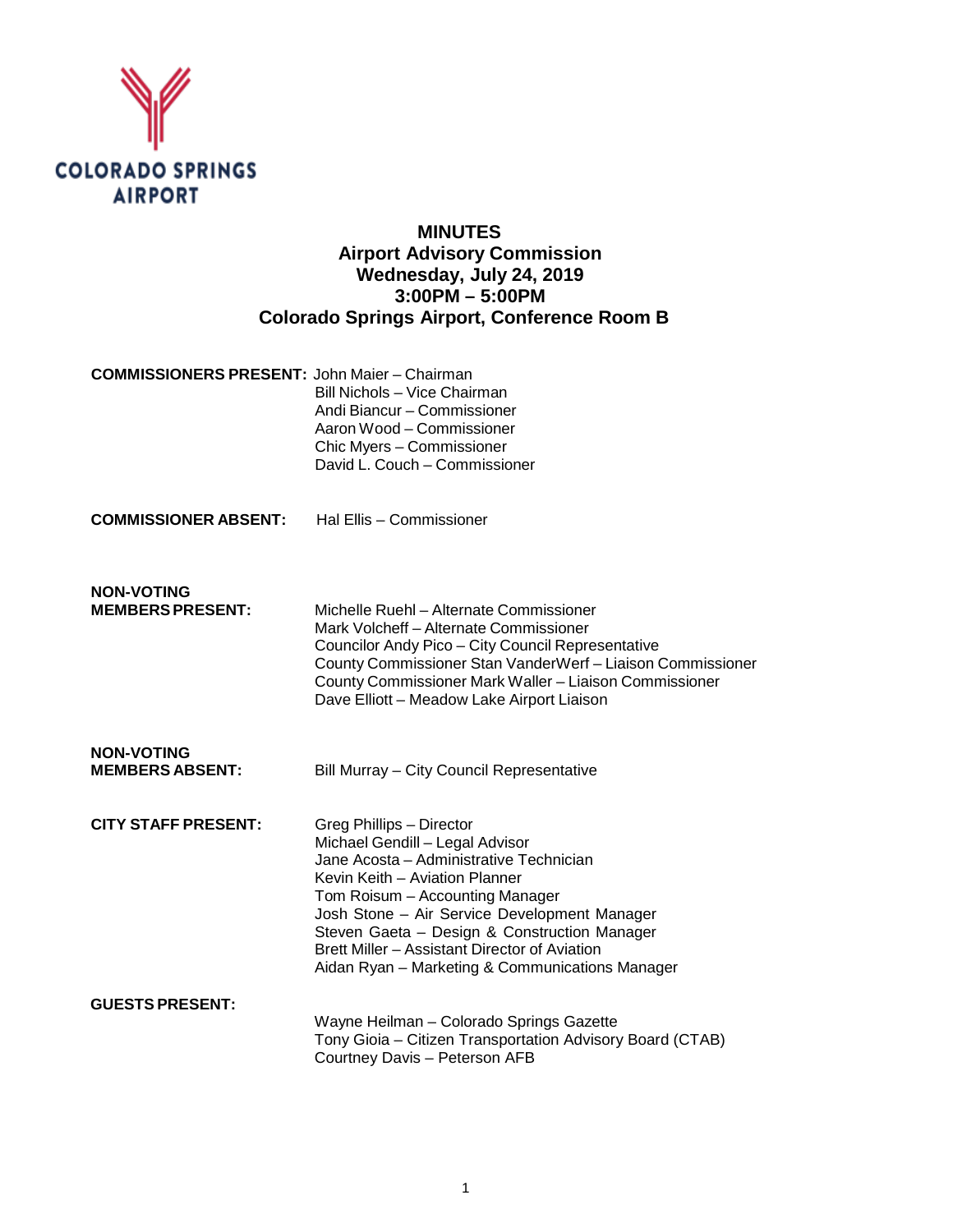### • **MEETING CALLED TO ORDER at 3:01PM JULY 24, 2019 by CHAIRMAN MAIER**

#### • **APPROVAL OF THE JUNE 26, 2019 MINUTES**

Commissioner Couch moved to approve the June 26, 2019 meeting minutes. Vice Chairman Nichols seconded.

Discussion: None

VOTE: **APPROVED (Unanimous).**

### • **INTRODUCTION OF GUESTS**

#### • **COMMUNICATIONS**

- Alternate Commissioner Tamara Hunziker has tenured her resignation. Her resignation has been accepted.
- Agenda Changes The Chairman's Comments will move before the farewell celebration for Commissioner Biancur in the agenda.

#### • **PUBLIC COMMENT**

**None** 

#### • **NEW BUSINESS AND REPORT ITEMS**

- **A. Land Use Review –** Kevin Keith
- Kevin Keith presented and discussed seven (7) Land Use Items. Land Use Items #1, #2, #3, #4, #5, #6 and #7: Briefed.

Commissioner Biancur motioned to recommend approval of land use items #1, #2, #3, #4, #5, #6 and #7 as recommended by airport staff. Vice Chairman Nichols seconded.

Discussion: None

#### VOTE: **APPROVED (Unanimous)**

#### **B. Director's Airport Business Report**

- Project Status Report Steven Gaeta
	- o First floor RFP on the market. COS did a walk through on July 24 with prospective proposers and expect to get proposals by August 12.
		- o Working on work schedule with least impact to the tenants.
	- o The Solar Covered Parking project is moving forward with physical construction.
	- o Rehab of Runway 17R/35L is a fairly large design project; a task order has been prepared.
	- o The Planner on call contract is closer to agreement. A contract is projected to be finalized in July 2019.
	- o Discussion Items regarding updates on the runway work and keeping timely communication with tenants and surrounding airports.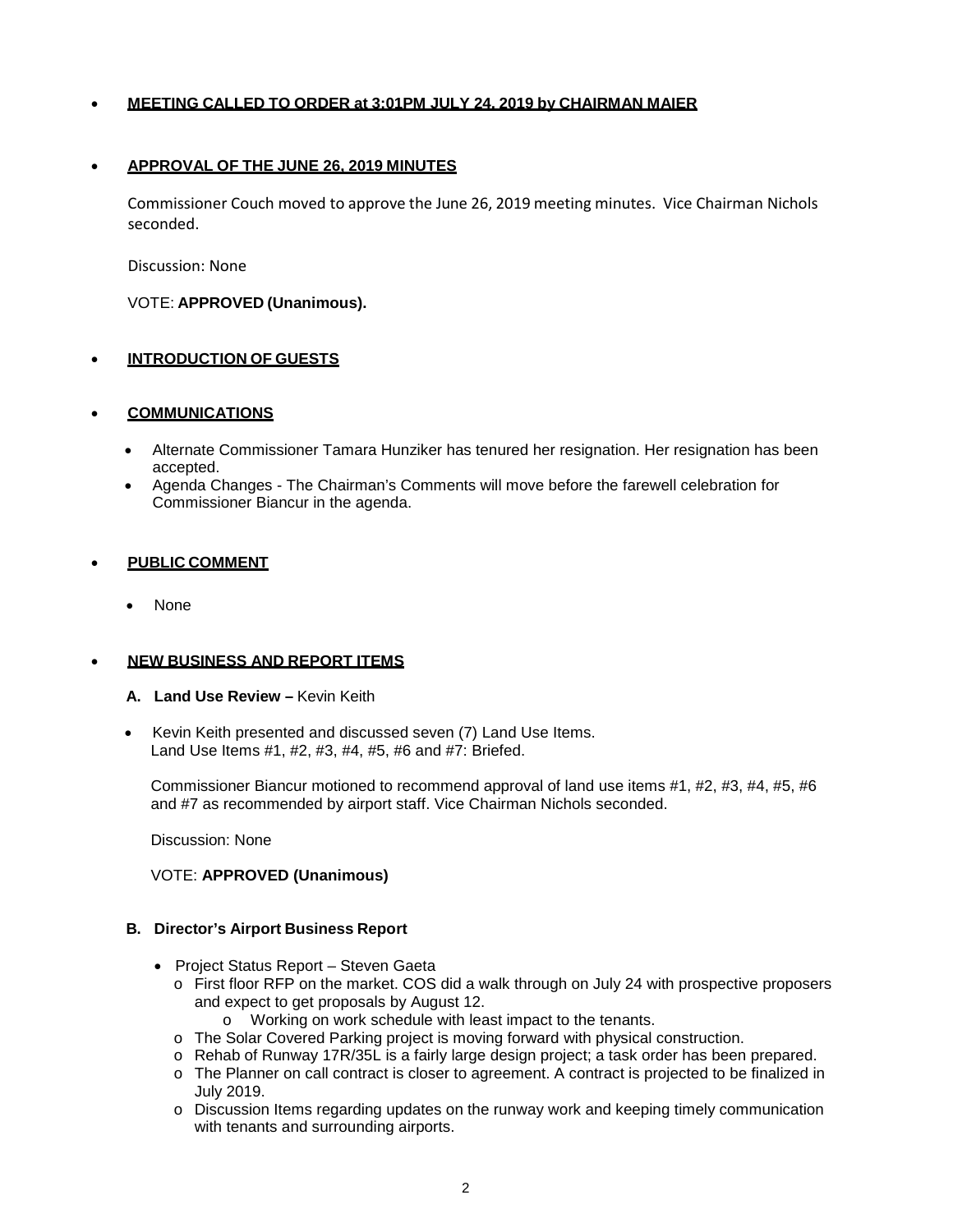- $\circ$  Discussion regarding the first floor work. Greg spoke about doing the work in a way that causes the least amount of impact to the first floor tenants which changed the schedule for the work.
- Traffic Trend Report Josh Stone
	- o There are encouraging increases with Delta and United.
	- o American Airlines is down slightly and Frontier Airlines is down significantly compared to last year.
	- o The Airport overall is down just 2.3 % compared to last year.
	- o On July 23, American announced new service to Phoenix that will begin November 2019. This service will open up the local Phoenix market and 53 additional destinations on
	- American. o Greg Phillips and Josh Stone visited the United Airlines headquarters in Chicago to discuss
	- new potential routes.
- COS Financial Report Tom Rosium
	- o Airport revenues and expenses are down a bit.
- Airport Business Development Report Greg Phillips
	- o The FedEx site is complete and scheduled to take occupancy on August 15.
	- $\circ$  The WWII Museum hangar is nearly complete. The foam test with the fire department is scheduled July 30.
	- o Sierra Nevada Corporation (SNC) have taken occupancy. We are having conversations for future work.
	- o The forest service is moving forward with 90% design. Construction is planned for next year.
	- o The PFC presentation to Council was approved on July 9. The State Infrastructure Band (SIB) Loan is complete and submitted.
	- o Aerospace has an 80,000 sq. ft. and additional out building planned for late 2020 and 2021 construction.
	- o The infrastructure to the Amazon site is complete. They are on schedule for mid-September for both completion and operations.
	- o The hotel Purchase and Sale Agreement (PSA) is 60 to 65% complete.
		- o A Special Meeting/Executive Session will be held August 2 at 10:00 am.
	- o Greg has been invited to a Noise Forum by the FAA on August 22.

### • **OTHER BUSINESS**

None.

## • **COMMISSION MEMBERS' COMMENTS**

- Dave Elliott updated the Meadow Lake construction, which started July 15. They are on schedule weather permitting.
- Michelle Ruehl Presented on the topic of Objectives and Outcomes for the Airport. This introduces values and goals and how they could line up with the Mayors Strategic Goals.

## • **CHAIRMAN'S COMMENTS**

- Chairman Maier cited two comments contained in an American Association of Airport Executives document entitled, "Residential Development Around Airports". He commented that based upon what is happening in other locations around the country, it is vital the Commission must remain diligent in advocating for completion of a Colorado Springs Airport Compatible Land Use Plan.
- JLUS Study Policy Committee will meet July 25 at 2:00.
- A USAFA AICUZ briefing will take place on July 24 at 5:00 at the East Library.